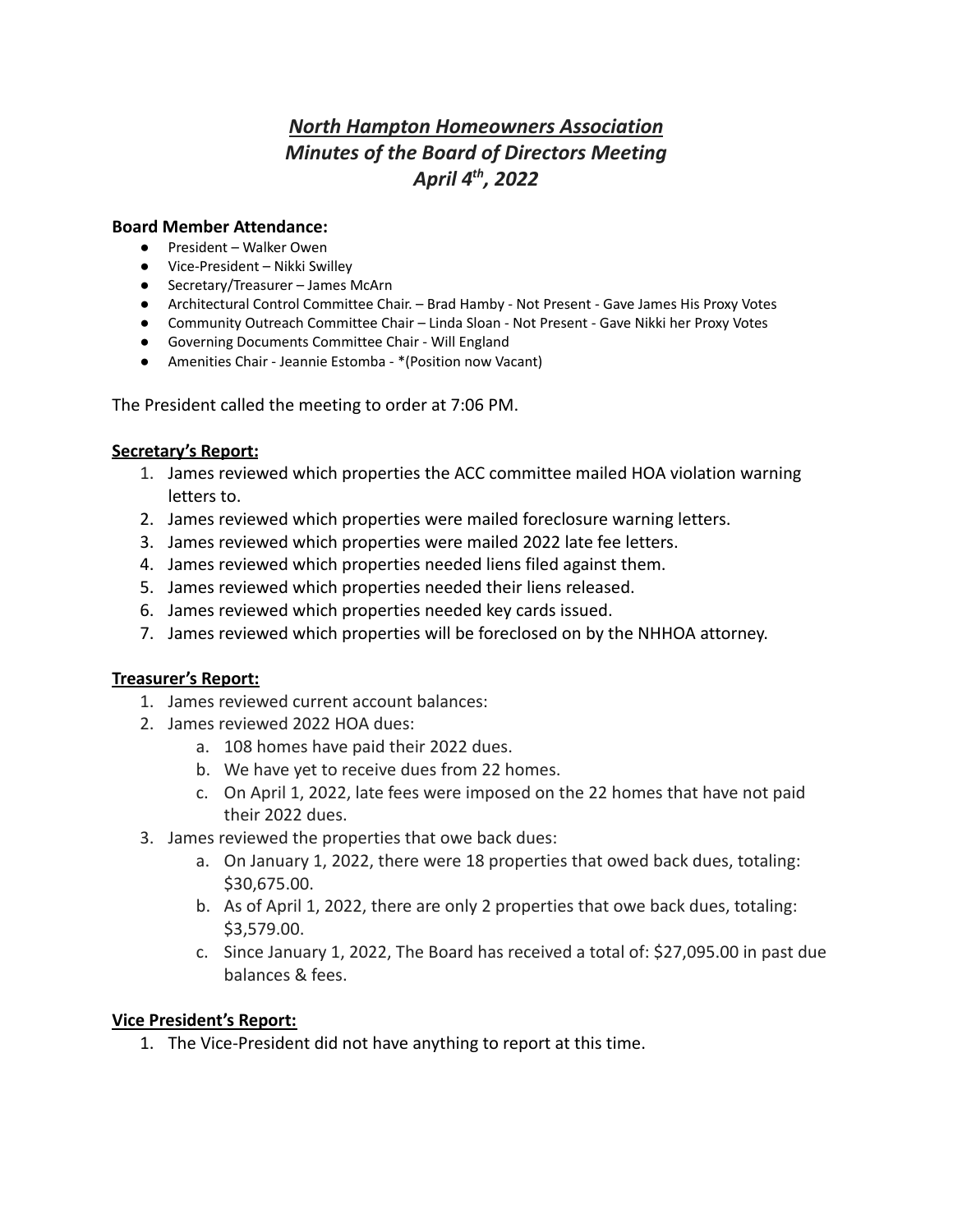## **President's Report:**

1. Walker reviewed the pool shower, and a new sign needed to open the pool.

## **Architectural Committee Chair Reports:**

1. The A.C.C Chair was not at this meeting.

## **Community Outreach Committee Chair Reports:**

1. The C.O.C. Chair was not at this meeting.

## **Governing Documents Committee Chair Reports:**

1. Will discussed reviewing and updating the covenants and by-laws.

## **Amenities Committee Chair Reports:**

1. The Amenities Chair did not have anything to report at this time.

# **Old Business (not included in above reports):**

- 1. Discussed finding another concrete table for the front corner of the pool deck. Will keep the old concrete tables and add the new umbrellas when the pool opens.
- 2. The June 4 picnic discussion was tabled until the next meeting.
- 3. New bathroom doors have been ordered.

#### **New Business:**

- *1. James motioned to add Shannon Owen as the Assistant Treasurer. This motion was seconded and passed without objections.*
- 2. Discussed limiting rental properties within the neighborhood to no more than 5 properties. (This would have to be approved by 2/3rds of the homeowners within the community.)
- *3. James motioned to move forward with limiting the amount of rental properties to 5 within the neighborhood. This motion was seconded and passed without objections. (A committee will be created to gather the votes needed from homeowners to amend the covenants.*
- 4. Discussed amending the covenants to allow homeowners to add solar panels to their property. (This would have to be approved by 2/3rds of the homeowners within the community.)
- *5. Will motioned to move forward with amending the covenants to allow homeowners to add solar panels to their property. This motion was seconded and passed without objections. (A committee will be created to gather the votes needed from homeowners to amend the covenants.*
- **6. Will, will reach out to an appraiser about the curb appeal of solar panels on homes and whether or not that adds or decreases a home's value.**
- **7. Shannon Owen will be at the clubhouse on 4/28/22 from 6-7pm for any (good standing) homeowner to come down to set up new pool key cards.**
- *8. James motioned to reimburse Nikki for expenses needed to get free shipping for the new HOA Playground. This motion was seconded and passed without objections.*